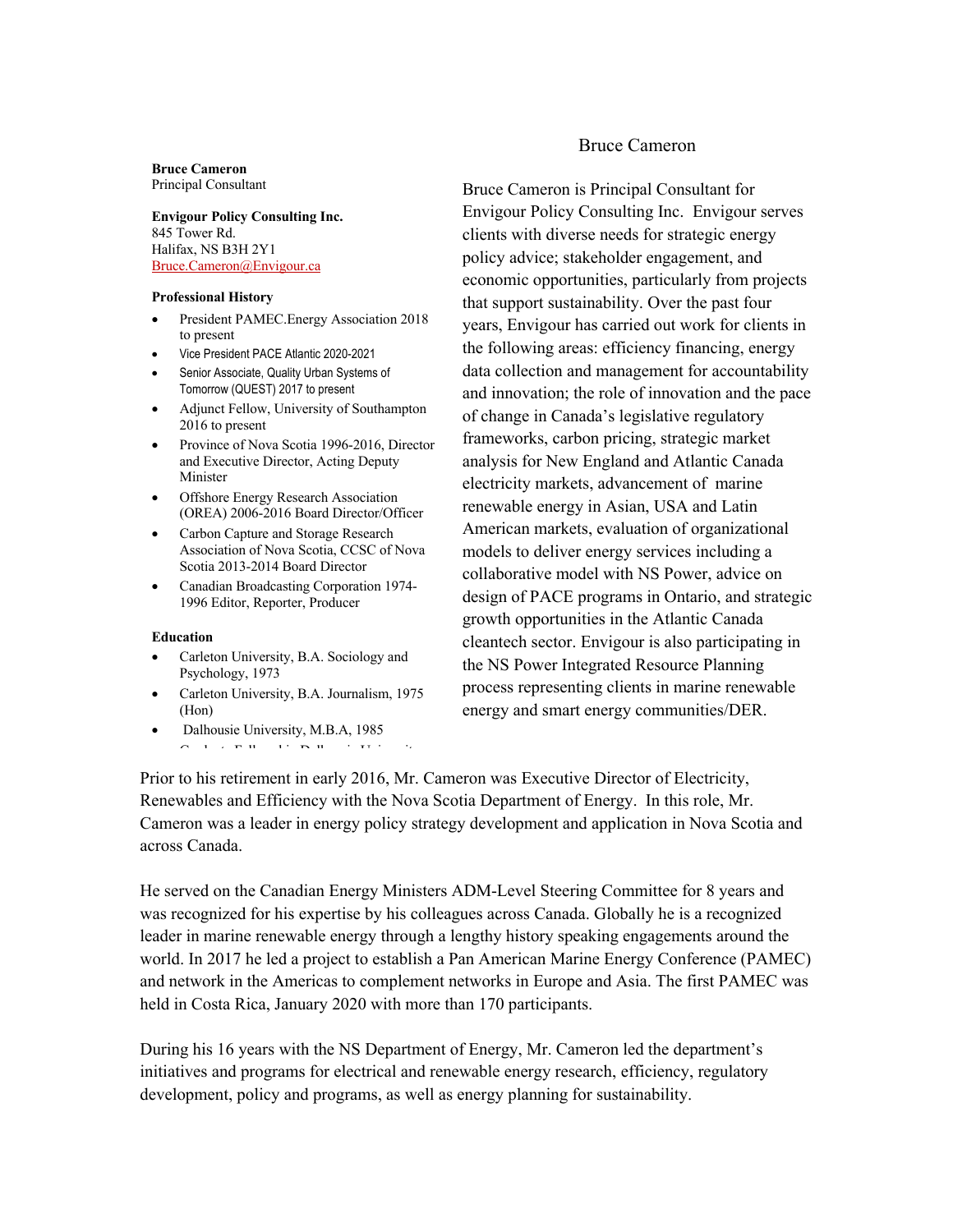Those responsibilities included leading the work to develop and implement Nova Scotia's strategies, policies, plans, and legislation, including the establishment first of Conserve Nova Scotia, and later the legislation to create Canada's first efficiency utility – Efficiency Nova Scotia. He also led the work to amend legislation to enable Local Improvement Charges (LIC/PACE) to finance distributed energy resources including efficiency and solar (Halifax's Solar City).

Mr. Cameron has deep experience in strategy development and execution. For example, he led in the development of the Province's Marine Renewable Energy Strategy and subsequent Marine Renewable Energy Legislation. In his capacity as Executive Lead on the Marine Renewable Energy Strategy, he consulted widely with public stakeholders, government departments, industry developers and Canadian supply chain players to understand the opportunities and public interests to be advanced in development of the sector. As Executive Lead in the implementation of the Strategy, he developed a strong relationship with federal partners and regulators, global developers and supply chain players.

He was also lead for Nova Scotia on federal-provincial energy matters (2007-2016). In addition, Mr. Cameron had significant responsibility and leadership for offshore energy regulatory development (petroleum and later renewables) for both the Department and Canada in the areas of fisheries, environmental assessment, regulatory integration, and safety.

## **Energy Policy Development and Expertise**

Mr. Cameron's informal energy policy development expertise informally began when he was appointed as Business and Energy Reporter with CBC News in Halifax, following his graduation from Dalhousie University with an MBA in 1985. In 2000, his formal expertise in energy policy began through his role in the development of the Province's 2001 Energy Strategy which included leadership in designing and implementing stakeholder engagement as well as extensive comparative jurisdictional analysis. In 2002, he was given responsibility for implementing the strategy, particularly with respect to energy policy development, stakeholder engagement and regulatory policy.

In 2003, He was appointed Director of Energy Policy and Analysis and had responsibility for development and coordination of technical expertise on energy policy for all aspects of energy production, transformation, transportation, and consumption. The realm of responsibility was expanded in 2005 when he became Director Strategic Policy, Planning, and Services. Following this appointment, Mr. Cameron led in the development of the Province's 2009 Energy Strategy, which set the stage for an increased emphasis on renewable energy and a strong commitment to energy efficiency.

Later in 2009, Mr. Cameron was appointed Acting Deputy Minister and led in the development of the Renewable Electricity Plan, which included key measures such as a requirement for 40% of electricity supplies to come from renewable electricity by 2020; the COMFIT Program and an independent competitive selection process for renewable electricity supplies.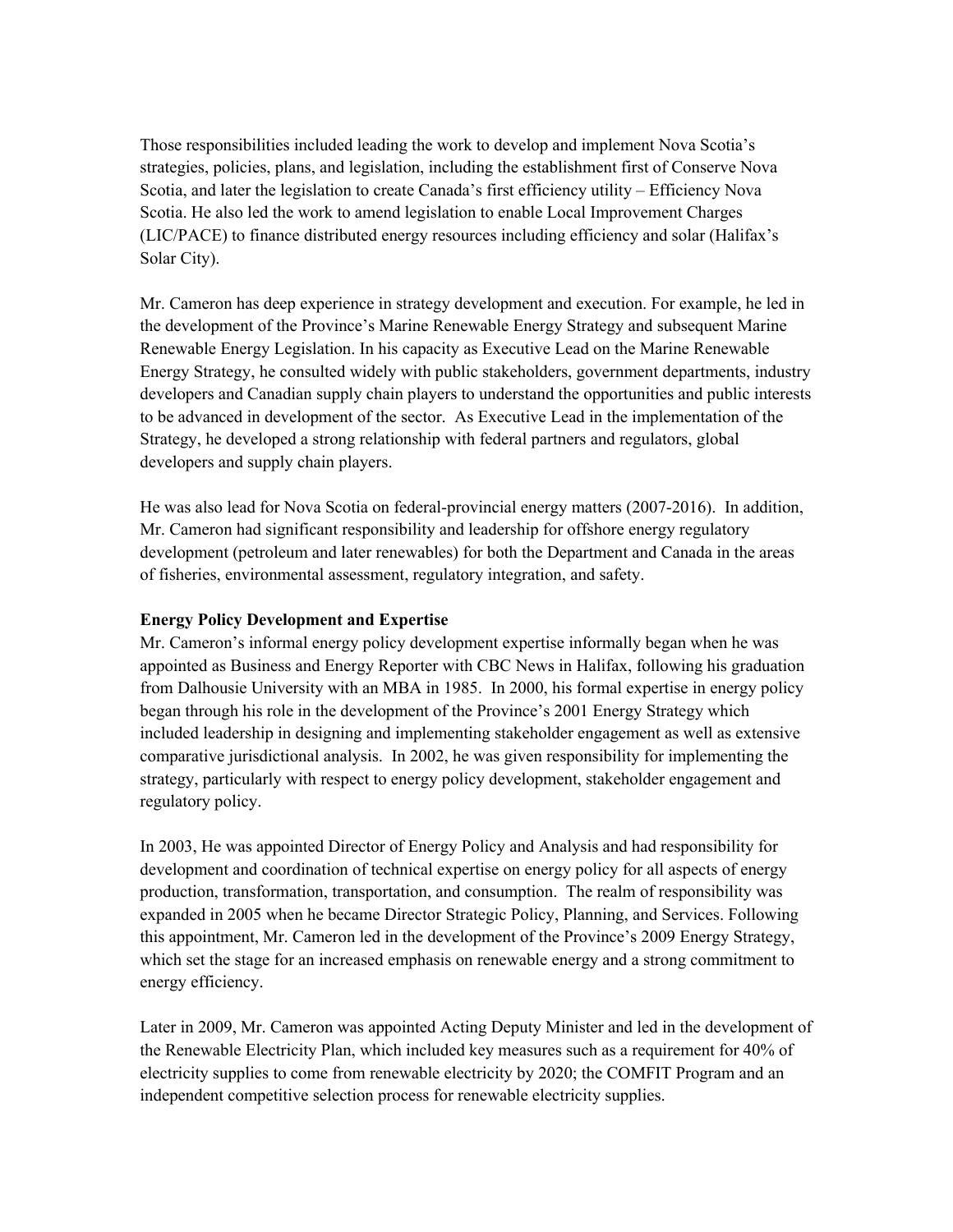In 2010/11 the Department was reorganized with an Executive Director for Petroleum and another for all other forms of energy. Mr. Cameron served as Executive Director, Electricity, Renewables, and Efficiency until his retirement in February 2016. While in this role, he led the development and implementation (including program development, legislation and regulations) of all major energy policies in Nova Scotia including, the Cleaner Energy Framework, the Marine Renewable Energy Strategy, the establishment of Efficiency Nova Scotia as a "negawatts" utility and the 2015 Electricity Plan. The 2015 Electricity Plan remains the foundation of energy policy in Nova Scotia and set an objective of understanding the impact and opportunities from the growth in distributed energy resources (renewables, storage, demand management, electric vehicles and efficiency)

## **Regulatory Development and Stakeholder Engagement Expertise**

Regulatory development experience includes knowledge of the Canadian regulatory and environmental assessment systems, including the role of science and public engagement. The expertise includes the establishment of broad public policy objects through to detailed drafting of regulations and implementation of regulatory systems, primarily in the marine environment, based upon Canadian and international science and best practice.

Regulatory development for energy in the marine environment is based upon experience as the Nova Scotia team-lead on development of Offshore Occupational Health and Safety Accord Act amendments to create a comprehensive OHS regime (2001-2009) for offshore petroleum activities. A key element in this work was to maintain an integrated approach to the regulation of operational safety as well as a unique Accord Act Occupational Health and Safety Regime. The outcome was substantial completion of all policy and legal issues during that period.

Activities to develop expertise in the role of public and stakeholder confidence in regulatory systems is based upon experience as Provincial member of the Cape Breton Ad Hoc Committee charged with building consensus among a variety of stakeholders on the conduct of petroleum activities offshore Cape Breton. (2002-03) Outcome did not result in desired consensus but fishing and environmental members came to a more positive understanding of the regulatory system and the work of the committee led to a strong provincial commitment to fund the research necessary to build public confidence.

Public confidence building expertise also resulted from experience as Provincial lead on initiatives to build knowledge in the Nova Scotia fishing community about international practices for co-existence between fishing and offshore petroleum interests, including direct dialogue with Norway and Scotland regulators in 2003. Outcome was a consensus report on building closer relations between offshore energy and fishing industry sector.

Understanding the integration of regulatory and environmental assessment regimes came through experience as Chair of the Atlantic Energy Roundtable's Regulatory Improvement Working Committee tasked with identifying was to improve the effectiveness and efficiency of offshore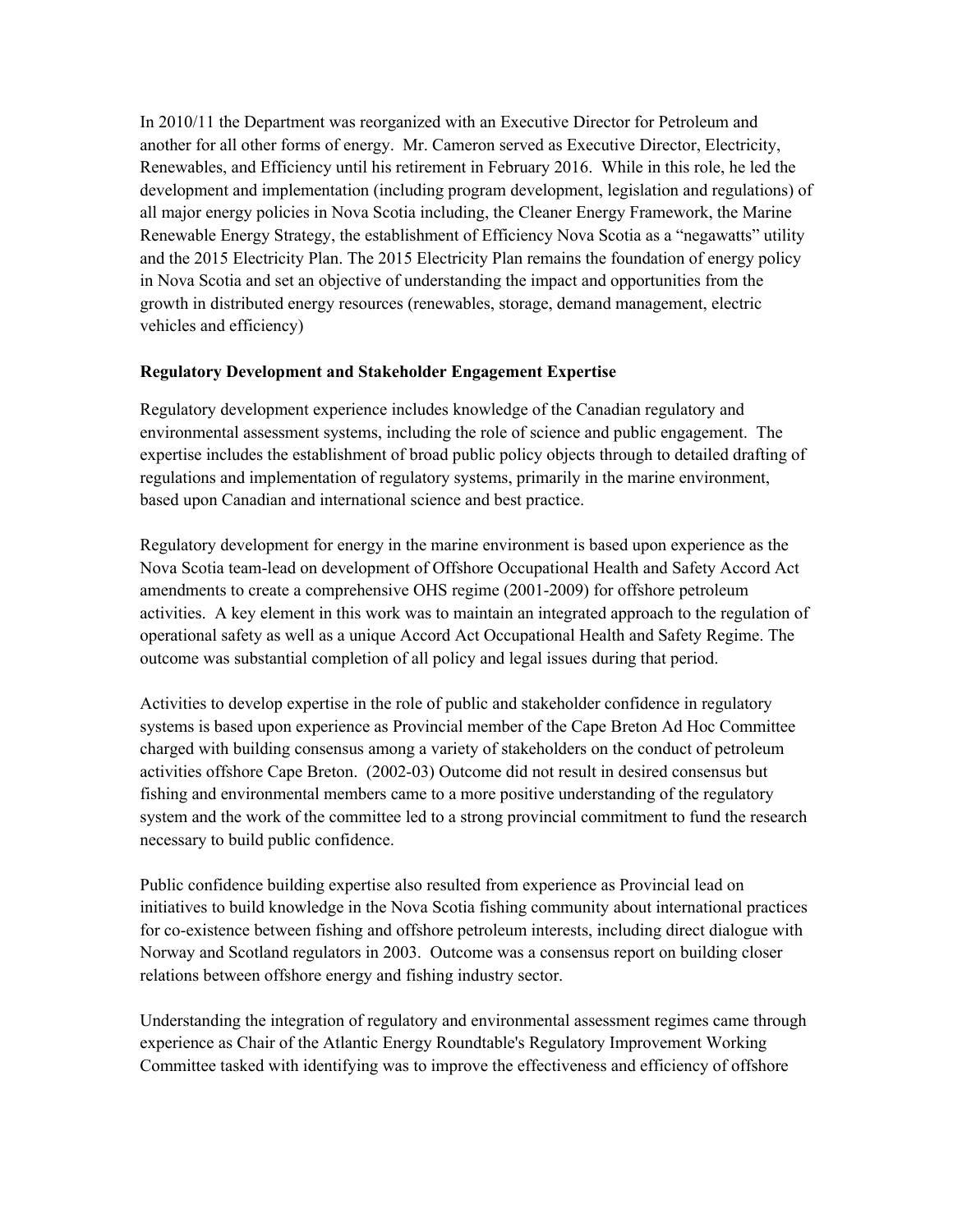petroleum approvals (2003 - 2005). This work included supervising a multiple-jurisdiction global review of Performance Based Regulation.

The outcomes from this work included the development of a model to integrates environmental with other regulatory process, which is now used on a national basis. Also experience and expertise was gained as a founding member of the Frontier and Offshore Regulatory Improvement initiative (2005-10). Key outcomes included the development of a framework approach to modernization of Offshore Petroleum Regulations and the development of Performance-Based Regulations for Offshore Drilling and Production Regulations.

In addition, he has seen significant engagement on environmental regulations and establishing research questions through participation in conferences on Sound in the Marine Environment, leading the establishment of an environmental research agenda for marine renewable energy impacts, and participating on the Minister of Environment's (Canada) Oil and Gas Issues Sub-Committee of his Regulatory Advisory Committee.

General regulatory oversight, theory and practice was gained as a key member of the Canadian Institute of Public Affairs committee on Regulatory Improvement Models (2006 - 2008) and as Co-Chair of the Canadian Energy and Mines Minister's Regulatory Improvement Committee (2011 - 2014).

This background and expertise led to lead responsibility for development of new integrated regulatory and environmental approach for marine renewable energy in Nova Scotia. Work over the period 2009 to 2015 included extensive contacts and dialogue with regulators in the UK on environmental and regulation of offshore renewable energy (wave, wind and tidal). The outcome was sector-specific Marine Renewable Energy legislation (2015), which incorporated stakeholder suggested models on special planning, a new licensing system, and measures to integrate federal and provincial regulatory responsibilities. The Act includes offshore wind as well as wave and tidal energy sources.

In addition, regulatory development experience was gained through the development and implementation of the Province's Renewable Electricity Plan (2010), including supervision and lead on development of regulations as well as the design, consultation, drafting and implementation of Province's Electricity Plan (2015).

## **Energy Efficiency Program and Policy Design**

Energy efficiency expertise is grounded in the evolution of energy efficiency program and delivery models in Nova Scotia. From a Department Branch to a Special Operating Agency to a separate Agency under legislation to the creation of an Efficiency Utility, conducted the policy analysis and model development evaluations. As Acting Deputy Minister wokred with the City of Halifax to amend legislation to enable the adoption of Property Assessed Clean Energy (PACE) programs where financing for efficiency and building level renewables was secured through a property lien.